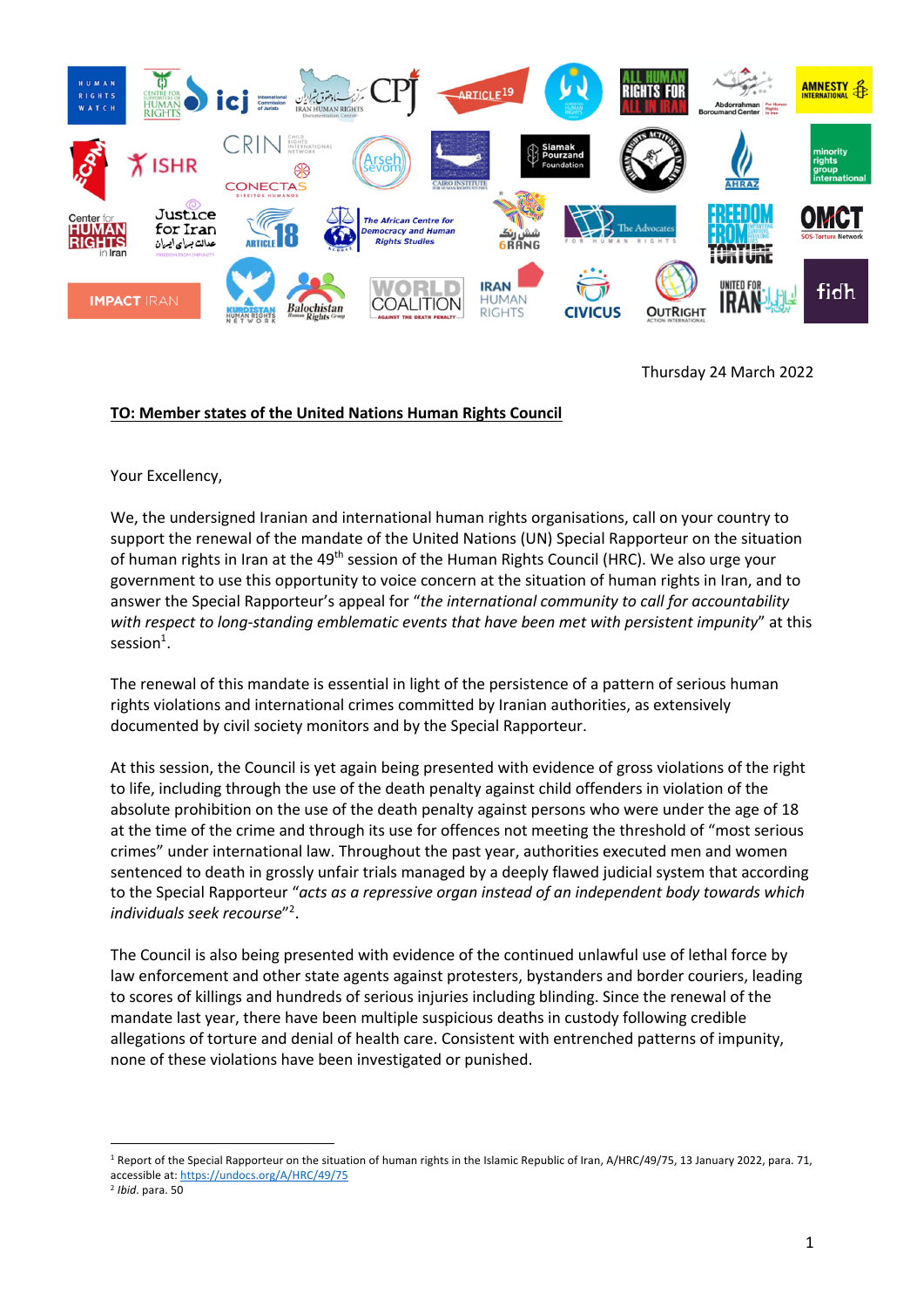In the past year, human rights defenders, including labour rights defenders, bereaved relatives of those killed by security forces seeking justice, as well as lawyers and journalists have continued to be judicially harassed and arbitrarily detained. Dual and foreign nationals remained arbitrarily detained "*as a means to put pressure on foreign Governments*"3 . Iranian authorities also banned additional media outlets and social media platforms and imposed local Internet shutdowns during protests, further curtailing the right to freedom of expression.

As highlighted in the report of the Special Rapporteur, discrimination in law and practice remains pervasive and perpetuates violence against women and girls; persons belonging to ethnic or linguistic minorities, including Ahwazi Arabs, Azerbaijani Turks, Baluchis, Kurds and Turkmen; persons belonging to religious or belief minorities, including Baha'is, Christian converts, the Yarsan (Ahl-e Haq), Sunni Muslims, atheist beliefs and non -believers , as well as lesbian, gay, bisexual, transgender and intersex (LGBTI) people.

These long-standing patters of human rights violations have been facilitated by what the Special Rapporteur describes as "*institutional impunity*" due to "*the absence of a system for accountability for violations of human rights*"4 , within a system where "*obtaining accountability for human rights violations becomes arbitrary at best and impossible at worst*"5 .

In such a context, the mandate of the Special Rapporteur on the situation of human rights in Iran is more than ever critical to monitor, document and report to this Council on steps taken by Iran to uphold its human rights obligations or of its failure to take such measures. It is essential to engage with Iranian authorities on issues of concern, and to make potentially life-saving urgent appeals and other communications.

The mandate draws the attention of this Council to the voices of survivors, victims and their families, and its expert findings and recommendations steer and inform the efforts of UN bodies and member states to encourage Iran's authorities to undertake long overdue human rights reforms and hold them to account for human rights violations.

For these reasons, we urge your government to support the renewal of the mandate of the UN Special Rapporteur on the situation of human rights in Iran at this session and to press Iran to give the expert unfettered access to the country. We also call on your government to voice concern at the dire situation of human rights in Iran, and to send a strong message to the Iranian authorities that the cycle of impunity must be broken.

## **Abdorrahman Boroumand Center for Human Rights in Iran (ABC)**

## **The Advocates for Human Rights**

**African Center for Democracy and Human Rights Studies (ACDHRS)**

**All Human Rights for All in Iran**

**Amnesty International**

**Arseh Sevom**

**Article 18**

**ARTICLE 19**

<sup>3</sup> *Ibid*. para. 27

<sup>4</sup> *Ibid*. para. 48

<sup>5</sup> *Ibid*. para. 58